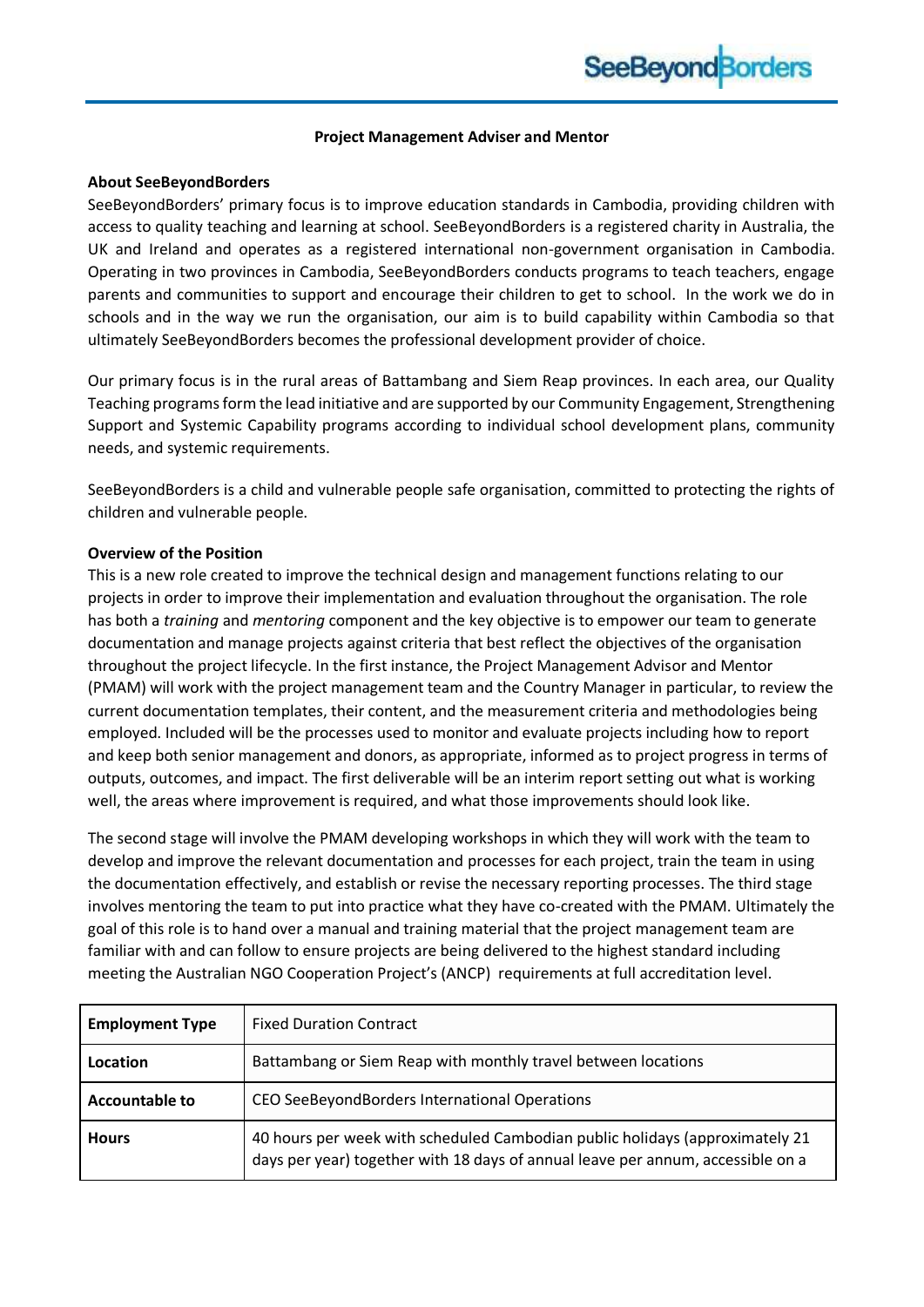# SeeBeyond Borders

|                                                              | pro-rata pre-approved basis. Occasional weekend work may be required with time<br>off in lieu.                                                                                                                                                                                                                                                                                                                                                                                                                                                                                                                                                                                                                                                                                                                                                                                                                                                                                                                                                                                                                                                                                                                                                                                                                                                                   |
|--------------------------------------------------------------|------------------------------------------------------------------------------------------------------------------------------------------------------------------------------------------------------------------------------------------------------------------------------------------------------------------------------------------------------------------------------------------------------------------------------------------------------------------------------------------------------------------------------------------------------------------------------------------------------------------------------------------------------------------------------------------------------------------------------------------------------------------------------------------------------------------------------------------------------------------------------------------------------------------------------------------------------------------------------------------------------------------------------------------------------------------------------------------------------------------------------------------------------------------------------------------------------------------------------------------------------------------------------------------------------------------------------------------------------------------|
| <b>Salary</b>                                                | Based on experience or negotiable                                                                                                                                                                                                                                                                                                                                                                                                                                                                                                                                                                                                                                                                                                                                                                                                                                                                                                                                                                                                                                                                                                                                                                                                                                                                                                                                |
| <b>Start Date</b>                                            | September 2022                                                                                                                                                                                                                                                                                                                                                                                                                                                                                                                                                                                                                                                                                                                                                                                                                                                                                                                                                                                                                                                                                                                                                                                                                                                                                                                                                   |
| <b>Qualifications and</b><br>experience-<br>Required         | At least 5 years of experience in not for profit project management<br>$\overline{\phantom{a}}$<br>At least 5 years of experience as a project manager<br>$\overline{\phantom{a}}$<br>At least 5 years of experience as a supervisor of project managers<br>$\overline{\phantom{a}}$<br>Comprehensive experience delivering formal training in<br>$\qquad \qquad \blacksquare$<br>project/programme management<br>Proven ability in project and programme monitoring and evaluation<br>$\overline{\phantom{a}}$<br>including development of project log frames and all associated<br>documentation<br>Experience with project management systems for scheduling, resource<br>management, and monitoring and evaluation<br>Experience in managing diverse stakeholders and building effective teams<br>Previous experience of capacity development in a team with training and<br>-<br>mentoring<br>Previous experience of managing large grants, donor reporting and<br>compliance<br>Excellent interpersonal, mentoring, facilitation and communication skills.<br>$\overline{\phantom{a}}$<br>Demonstrated resilience, flexibility, adaptability and cultural sensitivity.<br>$\overline{\phantom{a}}$<br>Excellent Proficiency in IT including use of excel.<br>$\overline{\phantom{a}}$<br>Fluency in written and spoken English<br>$\overline{\phantom{a}}$ |
| <b>Qualifications and</b><br>experience-<br><b>Desirable</b> | A qualification in project/programme management<br>-<br>Managing projects funded by ANCP<br>$\qquad \qquad \blacksquare$<br>Experience working in education<br>-<br>Understanding of Cambodian culture and laws<br>-<br>Experience working for an NGO in Cambodia                                                                                                                                                                                                                                                                                                                                                                                                                                                                                                                                                                                                                                                                                                                                                                                                                                                                                                                                                                                                                                                                                                |
| Personal<br><b>Characteristics:</b>                          | High level of initiative, a self-starter, capable of working unsupervised<br>Results-oriented individual with a heart for better outcomes for<br>Cambodians<br>Keen to develop the skills of others to help achieve those results<br>Team player, willing to work hard and set an example to colleagues at all<br>levels of the organisation<br>Respected and respectful with a high level of honesty and integrity<br>Innovative and creative attitude to change and improvements with a<br>willingness to share ideas and identify opportunities for improvement<br>People-centric and capable of building and maintaining trusted<br>relationships<br>Able to communicate and collaborate with colleagues and partners                                                                                                                                                                                                                                                                                                                                                                                                                                                                                                                                                                                                                                        |
| <b>Responsibility for</b><br><b>Values</b>                   | Active commitment to the SeeBeyondBorders Development Philosophy and values;<br>Changemaker   Competency   Integrity   Courage   Respect                                                                                                                                                                                                                                                                                                                                                                                                                                                                                                                                                                                                                                                                                                                                                                                                                                                                                                                                                                                                                                                                                                                                                                                                                         |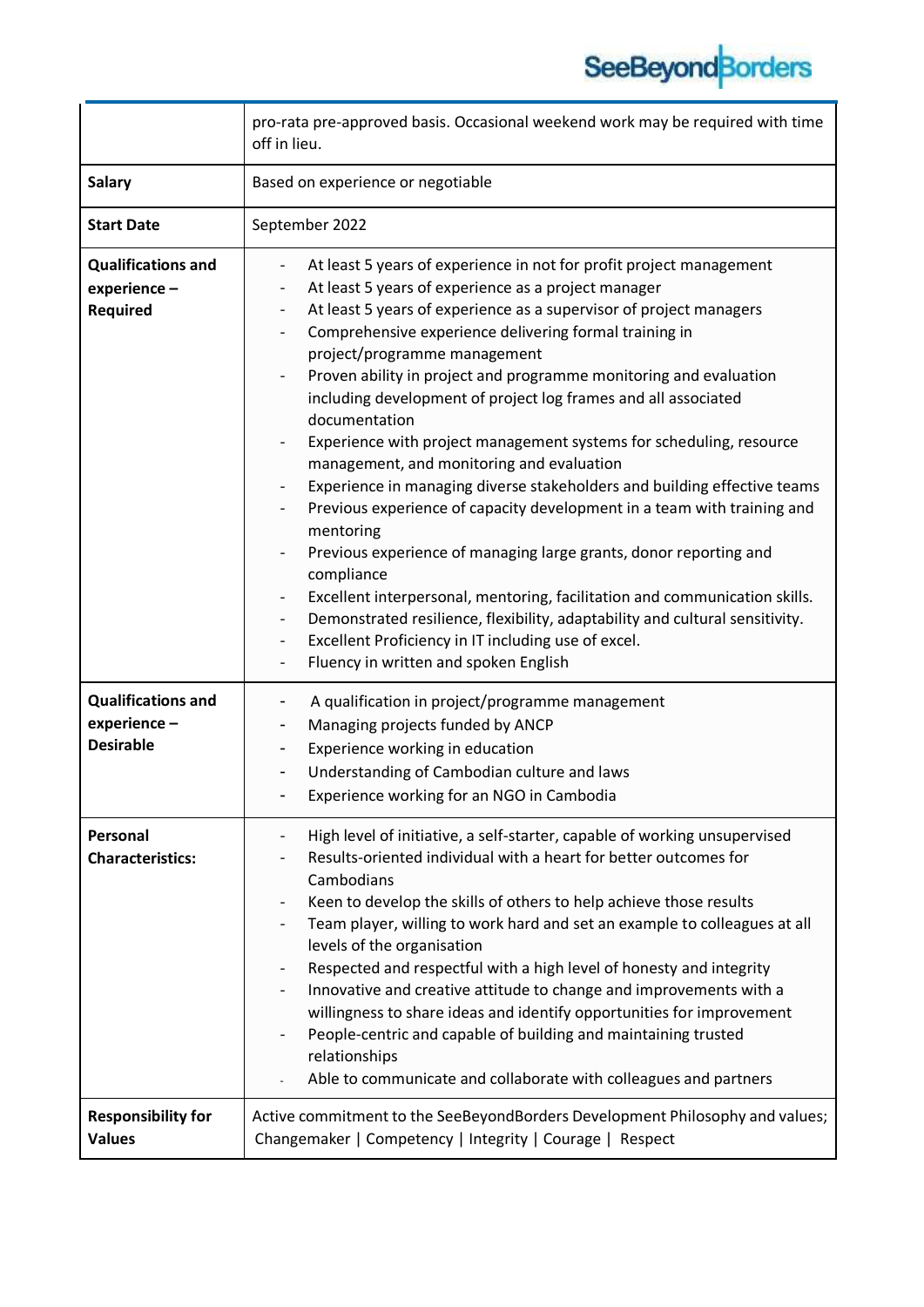## **Tasks and Responsibilities**

## **DOING**

The Project Manager Mentor will:

- Review existing systems and processes for project design, implementation, monitoring and evaluation to determine areas for development in terms of both process and specific content in the organisation's current projects.
- Prepare a report of findings and a schedule for work to be carried out in conjunction with the Project Management team to raise their skill levels and the quality of current projects including findings with respect to the current management information and reporting project
- Design a training program with content for achieving the upgrades envisaged in the interim report, not by doing it, but by empowering the team to engineer the necessary changes
- Develop a manual reflecting any new systems and processes identifying responsibilities for future development
- Schedule and agree the quality upgrade program

# **TRAINING AND MENTORING**

Together with the Project Management team, the PMAM will:

- Facilitate the necessary workshops that will enable the current team to develop the systems improvements as identified – the quality upgrade program
- Oversee the introduction of a dashboard system for monitoring existing projects
- Consider future developments to automate project management tasks including the scheduling of activities, gathering and reporting on data
- Mentor the team on the continued implementation of revised systems and processes
- Complete a final report identifying achievements and further development and training requirements as appropriate bearing in mind that the target capabilities for the team are as envisaged at full accreditation by ANCP

The PMAM will be responsible for incrementally building the capacity of the Cambodian project/program staff in relation to all aspects of project/program management to the levels envisaged in the ANCP full accreditation criteria. They will promote the application of learning at all times to improve project performance and quality. Most of this training and mentoring will be on the job in nature but embedded in a structured timetable to be identified in the interim report.

## **Applications**

Applications addressing the specific requirements in this Job Description should be submitted by email to hr.cambodia@seebeyondborders.org

## **More information and enquiries**

Enquiries about this role, or about the SeeBeyondBorders organisation should be directed initially to hr.cambodia@seebeyondborders.org

Further information about SeeBeyondBorders is available at

| Web      | : www.seebeyondborders.org          |
|----------|-------------------------------------|
| Facebook | : www.facebook.com/SeeBeyondBorders |
| Blog     | : seebeyondborders.wordpress.com    |
| Twitter  | :www.twitter.com/seebeyondborder    |

The successful candidate will be offered the role subject to a Working with Children Check and acceptable references. You will also be asked to sign our Child and Vulnerable People Protection Policy and our Code of Conduct.